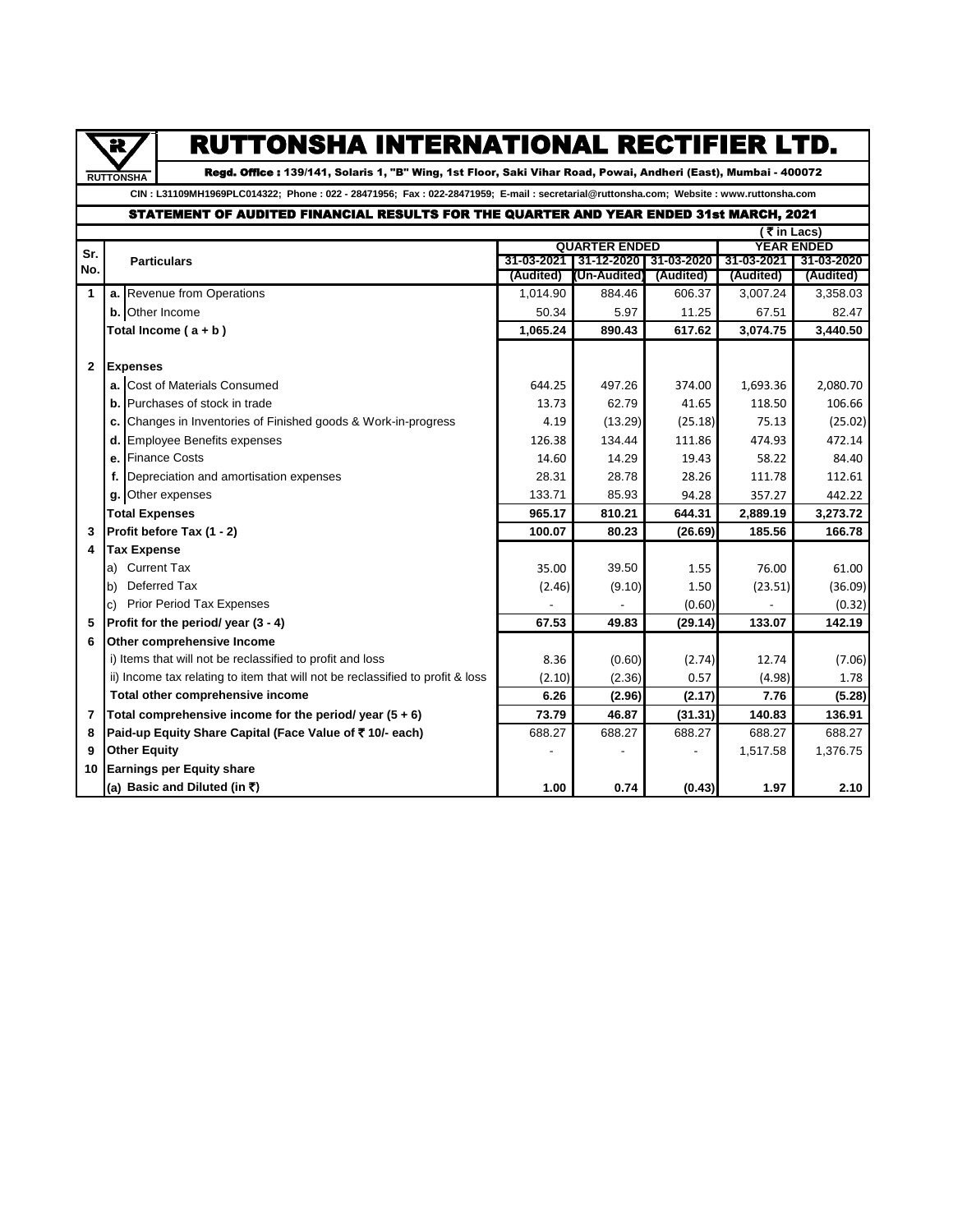|  |  | <b>RUTTONSHA INTERNATIONAL RECTIFIER LTD.</b> |
|--|--|-----------------------------------------------|
|--|--|-----------------------------------------------|

| Regd. Office : 139/141, Solaris 1, "B" Wing, 1st Floor, Saki Vihar Road, Powal, Andheri (East), Mumbal - 400072                        |                  |                  |  |  |  |  |  |  |
|----------------------------------------------------------------------------------------------------------------------------------------|------------------|------------------|--|--|--|--|--|--|
| CIN: L31109MH1969PLC014322; Phone: 022 - 28471956; Fax: 022-28471959;<br>E-mail: secretarial@ruttonsha.com: Website: www.ruttonsha.com |                  |                  |  |  |  |  |  |  |
| STATEMENT OF ASSETS AND LIABILITIES AS AT 31st MARCH, 2021                                                                             |                  | (₹in Lacs)       |  |  |  |  |  |  |
| <b>PARTICULARS</b>                                                                                                                     | 31st March, 2021 | 31st March, 2020 |  |  |  |  |  |  |
|                                                                                                                                        | (Audited)        | (Audited)        |  |  |  |  |  |  |
| <b>I. ASSETS</b>                                                                                                                       |                  |                  |  |  |  |  |  |  |
| <b>1. NON-CURRENT ASSETS</b>                                                                                                           |                  |                  |  |  |  |  |  |  |
| (a) Property, Plant and Equipment                                                                                                      | 627.65           | 693.60           |  |  |  |  |  |  |
| (b) Capital Work-in-progress                                                                                                           | 70.07            | 5.34             |  |  |  |  |  |  |
| (c) Right of Use Assets                                                                                                                |                  | 6.63             |  |  |  |  |  |  |
| (d) Financial Assets                                                                                                                   |                  |                  |  |  |  |  |  |  |
| (i) Other Financial Assets                                                                                                             | 60.15            | 45.26            |  |  |  |  |  |  |
| Total - NON-CURRENT ASSETS                                                                                                             | 757.87           | 750.83           |  |  |  |  |  |  |
| <b>2. CURRENT ASSETS</b>                                                                                                               |                  |                  |  |  |  |  |  |  |
| (a) Inventories                                                                                                                        | 1,295.22         | 1,335.27         |  |  |  |  |  |  |
| (b) Financial Assets                                                                                                                   |                  |                  |  |  |  |  |  |  |
| (i) Trade Receivables                                                                                                                  | 1.127.41         | 1.007.75         |  |  |  |  |  |  |
| (ii) Cash and Cash equivalents                                                                                                         | 0.28             | 5.09             |  |  |  |  |  |  |
| (iii) Bank balance other than above                                                                                                    | 63.56            | 14.85            |  |  |  |  |  |  |
| (c) Current Tax Assets (Net)                                                                                                           |                  | 4.40             |  |  |  |  |  |  |
| (d) Other Current Assets                                                                                                               | 123.66           | 60.00            |  |  |  |  |  |  |
| <b>Total - CURRENT ASSETS</b>                                                                                                          | 2,610.13         | 2,427.35         |  |  |  |  |  |  |
| <b>TOTAL - ASSETS</b>                                                                                                                  | 3,368.00         | 3,178.19         |  |  |  |  |  |  |
| <b>II. EQUITY AND LIABILITIES</b>                                                                                                      |                  |                  |  |  |  |  |  |  |
| 1. EQUITY                                                                                                                              |                  |                  |  |  |  |  |  |  |
| (a) Equity Share Capital                                                                                                               | 688.27           | 688.27           |  |  |  |  |  |  |
| (b) Other Equity                                                                                                                       | 1.517.58         | 1.376.75         |  |  |  |  |  |  |
| Total - EQUITY                                                                                                                         | 2,205.85         | 2,065.02         |  |  |  |  |  |  |
| <b>2. LIABILITIES</b>                                                                                                                  |                  |                  |  |  |  |  |  |  |
| I) NON - CURRENT LIABILITIES                                                                                                           |                  |                  |  |  |  |  |  |  |
| (a) Financial Liabilities                                                                                                              |                  |                  |  |  |  |  |  |  |
| (i) Borrowings                                                                                                                         | 283.73           | 254.30           |  |  |  |  |  |  |
| (ii) Other financial liabilities                                                                                                       | 13.25            | 1.25             |  |  |  |  |  |  |
| (iii) Provisions                                                                                                                       | 9.56             | 8.88             |  |  |  |  |  |  |
| Deferred Tax Liabilities (Net)                                                                                                         | 146.63           | 165.16           |  |  |  |  |  |  |
| Total - NON - CURRENT LIABILITIES                                                                                                      | 453.17           | 429.60           |  |  |  |  |  |  |
| <b>II) CURRENT LIABILITIES</b>                                                                                                         |                  |                  |  |  |  |  |  |  |
| (a) Financial Liabilities                                                                                                              |                  |                  |  |  |  |  |  |  |
| (i) Borrowings                                                                                                                         | 44.94            | 293.87           |  |  |  |  |  |  |
| (ii) Trade payables                                                                                                                    | 535.64           | 285.81           |  |  |  |  |  |  |
| (iii) Other Financial liabilities                                                                                                      | 76.16            | 52.33            |  |  |  |  |  |  |
| (b) Other Current Liabilities                                                                                                          | 18.71            | 32.07            |  |  |  |  |  |  |
| (c) Short Term Provisions                                                                                                              | 18.73            | 19.49            |  |  |  |  |  |  |
| (d) Current Tax liabilities (net)                                                                                                      | 14.81            |                  |  |  |  |  |  |  |
| <b>Total - CURRENT LIABILITIES</b>                                                                                                     | 708.98           | 683.57           |  |  |  |  |  |  |
| TOTAL - EQUITY AND LIABILITIES                                                                                                         | 3,368.00         | 3,178.19         |  |  |  |  |  |  |

#### **NOTES:**

1 The above financial results which have been subjected to 'Audit' by the Statutory Auditors have been reviewed by the Audit Committee and taken on record by the Board of Directors at their respective meetings held on 28th June, 2021.

2 The Company operates in one segment only i.e. Power Electronics and therefore, has only one reportable segment in accordance with IND AS 108 "operating segments".

3 The outbreak of COVID-19 pandemic globally and in India is causing significant disturbance and slowdown of economic activity. The Company has evaluated impact of this pandemic on its business operations and based on its review and current indicators of future economic conditions, there is no significant impact on its financial results.

4 The figures of the last quarter ended March 31, 2021 and March 31, 2020 are balancing figures between audited figures in respect of the full financial year and the published unaudited year to date figures up to the third quarter of nine months for period ended December 31, 2020 and December 31, 2019 respectively.

5 Figures for previous period / year have been re-grouped/re-arranged wherever necessary, to make them comparable.

 For **RUTTONSHA INTERNATIONAL RECTIFIER LTD. sd/- PIYUSH K. SHAH DIRECTOR**

Place : Mumbai Date : 28/06/2021